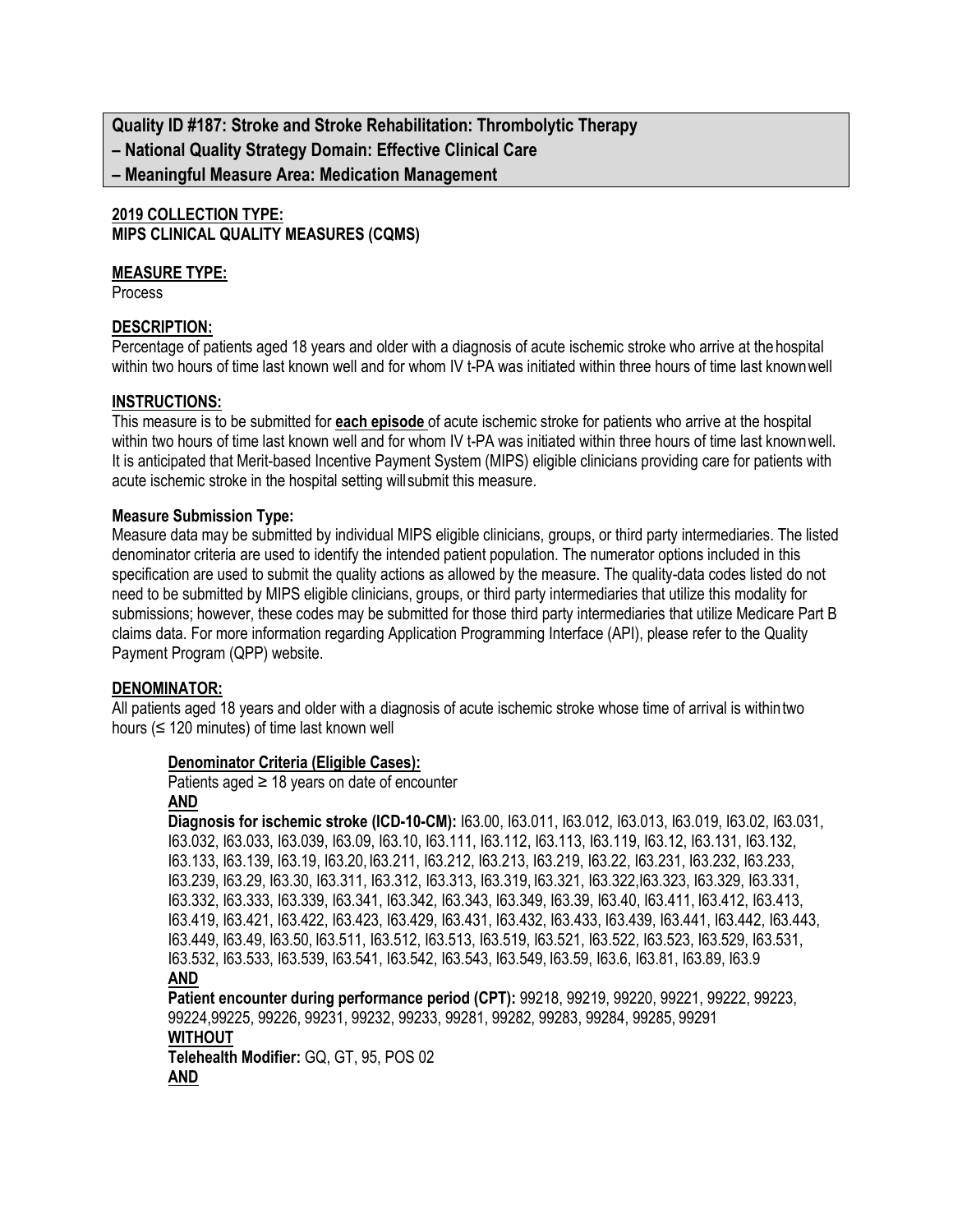**Time last known well to arrival in the emergency department less than or equal to two hours (≤ 120 minutes)**

#### **NUMERATOR:**

Patients for whom IV thrombolytic therapy was initiated at the hospital within three hours  $(\leq 180 \text{ minutes})$  of time last known well

### **Definition:**

**Last Known Well** – The date and time prior to hospital arrival at which it was witnessed or reported that the patient was last known to be without the signs and symptoms of the current stroke or at his or her baseline state of health.

| <b>OR</b> | <b>Numerator Options:</b><br><b>Performance Met:</b> | IV t-PA initiated within three hours ( $\leq$ 180 minutes) of<br>time last known well (G8600)                                                                                                                                                 |
|-----------|------------------------------------------------------|-----------------------------------------------------------------------------------------------------------------------------------------------------------------------------------------------------------------------------------------------|
|           | <b>Denominator Exception:</b>                        | IV t-PA not initiated within three hours $($<br>minutes) of time last known well for reasons<br>documented by clinician (eg, patient enrolled in<br>clinical trial for stroke, patient admitted for elective<br>carotid intervention) (G8601) |
| <b>OR</b> | <b>Performance Not Met:</b>                          | IV t-PA not initiated within three hours $($<br>minutes) of time last known well, reason not given<br>(G8602)                                                                                                                                 |

## **RATIONALE:**

The administration of thrombolytic agents to carefully screened, eligible patients with acute ischemic stroke hasbeen shown to be beneficial in several clinical trials. These included two positive randomized controlled trials in the United States; The National Institute of Neurological Disorders and Stroke (NINDS) Studies, Part I and Part II. Based on the results of these studies, the Food and Drug Administration approved the use of intravenous recombinant tissue plasminogen activator (IV r-TPA or t-PA) for the treatment of acute ischemic stroke when given within 3 hours of stroke symptom onset. A large meta-analysis controlling for factors associated with stroke outcome confirmed the benefit of IV t-PA in patients treated within 3 hours of symptom onset. While controversy still exists among some specialists, the major society practice guidelines developed in the United States all recommend the use of IV t-PAfor eligible patients. Physicians with experience and skill in stroke management and the interpretation of CT scans should supervise treatment.

### **CLINICAL RECOMMENDATION STATEMENTS:**

IV alteplase (0.9 mg/kg, maximum dose 90 mg over 60 minutes with initial 10% of dose given as bolus over 1 minute) is recommended for selected patients who may be treated within 3 hours of ischemic stroke symptom onset or patient last known well or at baseline state**.** (Class 1, Level of Evidence A)(AHA/ASA).

Reference: 2018 AHA/ASA Acute Ischemic Stroke guidelines: Powers WJ, Rabinstein AA, Ackerson T, Adeoye OM, Bambakidis NC, Becker K, Biller J, Brown M, Demaerschalk BM, Hoh B, Jauch EC, Kidwell CS, Leslie-Mazwi TM, Ovbiagele B, Scott PA, Sheth KN, Southerland AM, Summers DV, Tirschwell DL; on behalf of the American Heart Association Stroke Council. 2018 Guidelines for the early management of patients with acute ischemic stroke: a guideline for healthcare professionals from the American Heart Association/American Stroke Association. *Stroke.*  2018;49:e46–e110.

## **COPYRIGHT:**

These measures are owned by the American Heart Association/American Stroke Association.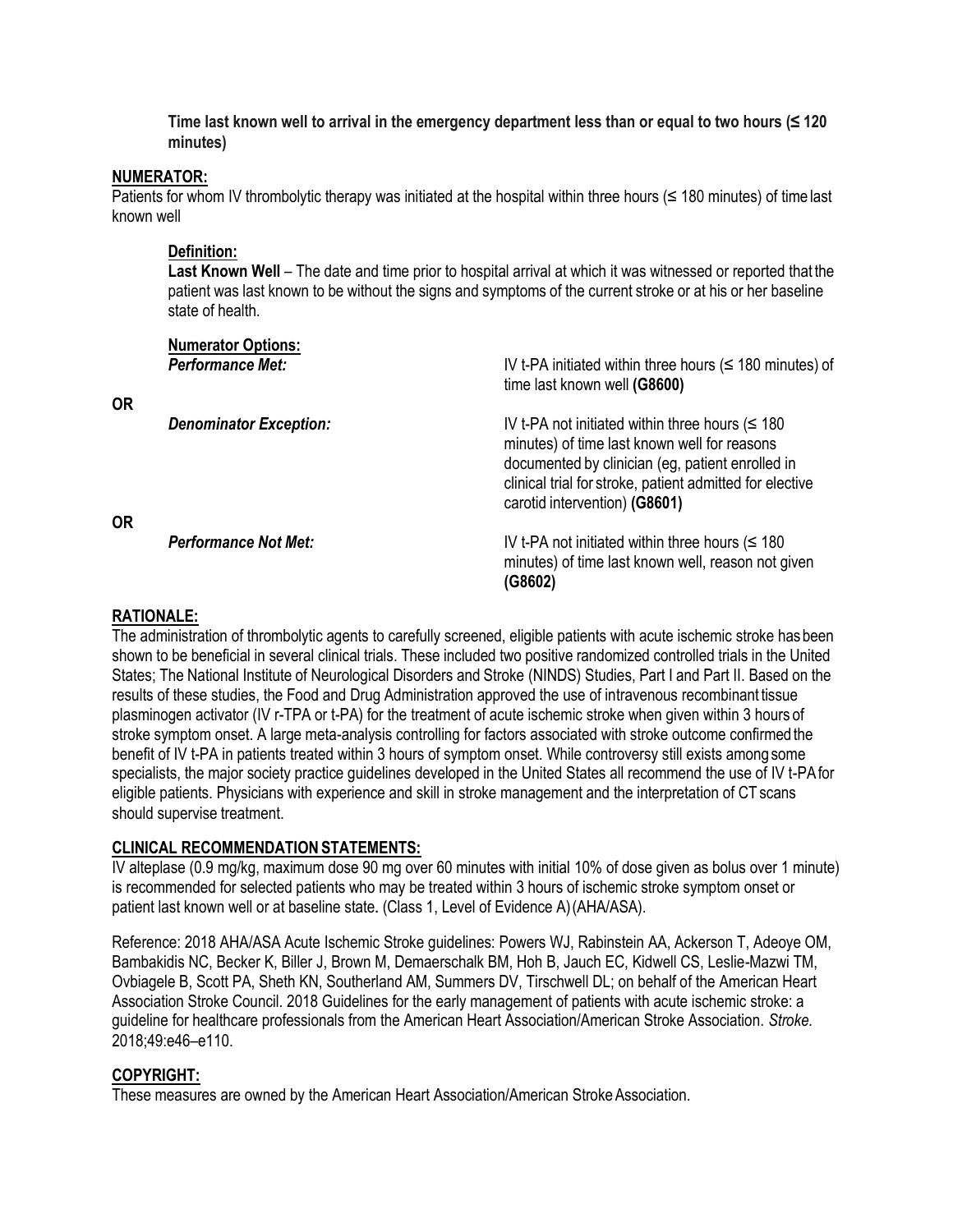Copyright 2018 © by the American Heart Association/American Stroke Association. 7272 Greenville Avenue, Dallas, Texas 75231.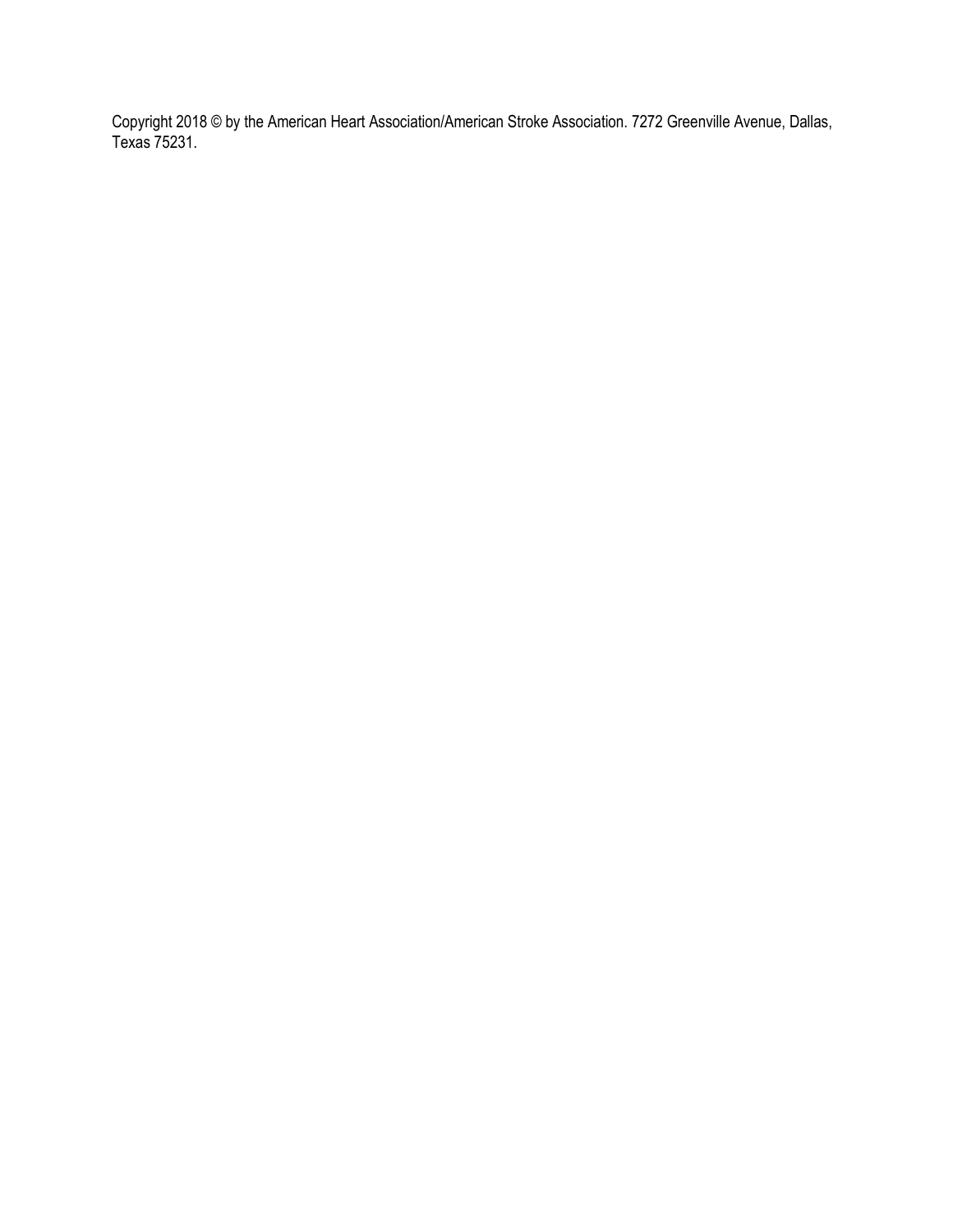

CPT only copyright 2018 American Medical Association. All rights reserved.<br>The measure diagrams were developed by CMS as a supplemental resource to be used<br>in conjunction with the measure specifications. They should not be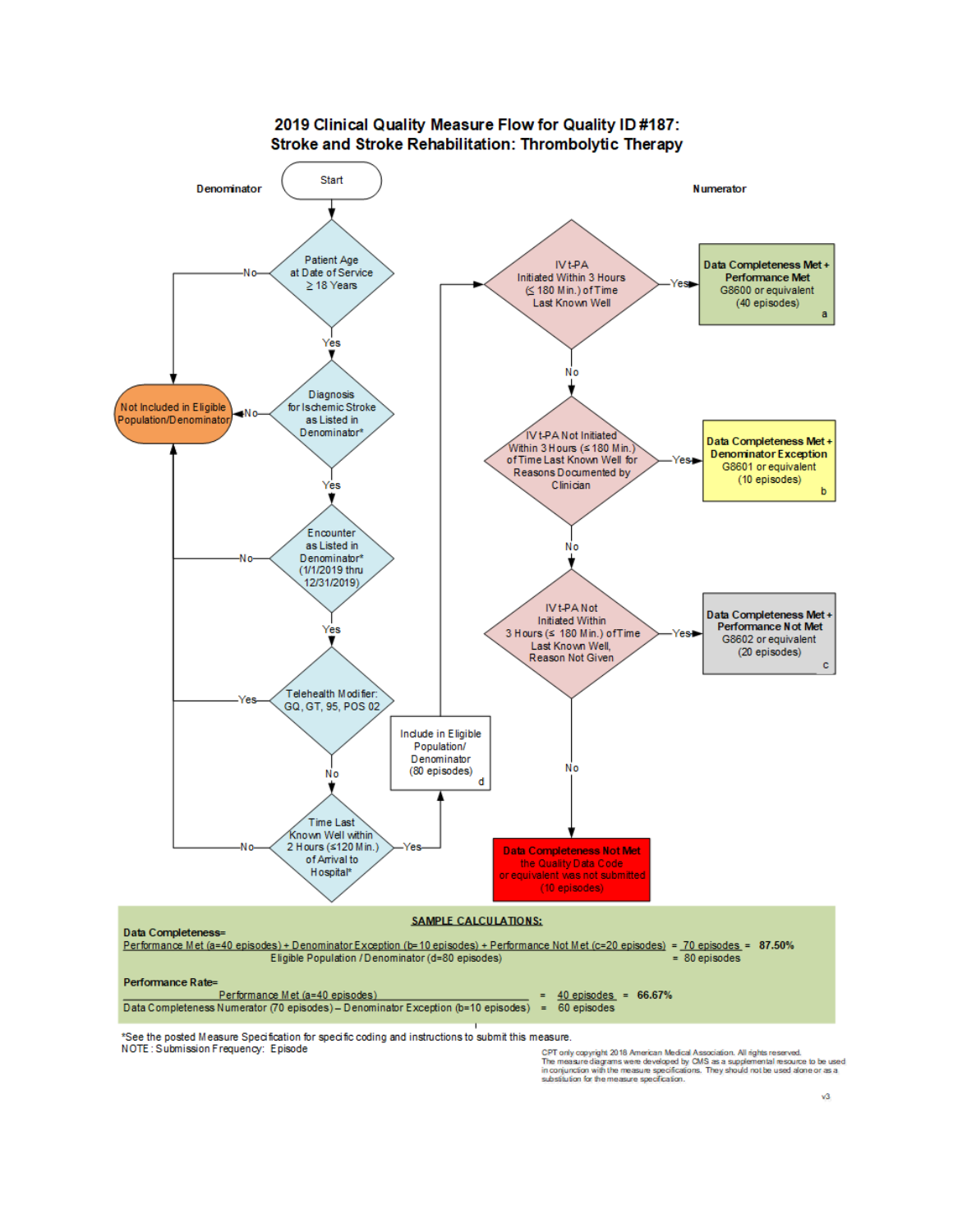# **2019 Clinical Quality Measure Flow Narrative for Quality ID #187: Stroke and Stroke Rehabilitation: Thrombolytic Therapy**

Please refer to the specific section of the specification to identify the denominator and numerator information for use in submitting this Individual Specification.

- 1. Start with Denominator
- 2. Check Patient Age:
	- a. If Patient Age at Date of Service is greater than or equal to 18 Years equals No, do not include in Eligible Population. Stop Processing.
	- b. If Patient Age at Date of Service is greater than or equal to 18 Years equals Yes, proceed to check Patient Diagnosis.
- 3. Check Patient Diagnosis:
	- a. If Diagnosis for Ischemic Stroke as Listed in the Denominator equals No, do not include in Eligible Population. Stop Processing.
	- b. If Diagnosis for Ischemic Stroke as Listed in the Denominator equals Yes, proceed to check Encounter Performed.
- 4. Check Encounter Performed:
	- a. If Encounter as Listed in the Denominator equals No, do not include in Eligible Population. Stop Processing.
	- b. If Encounter as Listed in the Denominator equals Yes, proceed to Telehealth Modifier.
- 5. Check Telehealth Modifier:
	- a. If Telehealth Modifier equals Yes, do not include in Eligible Population. Stop Processing.
	- b. If Telehealth Modifier equals No, proceed to check Time Last Known Well within 2Hours (≤ 120 Min.) of Arrival to Hospital.
- 6. Check Time Last Known Well within 2 Hours (≤ 120 Min.) of Arrival to Hospital:
	- a. If Time Last Known Well within 2 Hours (≤ 120 Min.) of Arrival to Hospital equals No, do not include in Eligible Population. Stop Processing.
	- b. If Time Last Known Well within 2 Hours (≤ 120 Min.) of Arrival to Hospital equals Yes, include in Eligible Population.
- 7. Denominator Population:
	- a. Denominator population is all Eligible Episodes in the Denominator. Denominator is represented as Denominator in the Sample Calculation listed at the end of this document. Letter d equals 80 episodes in the Sample Calculation.
- 8. Start Numerator
- 9. Check IV t-PA Initiated Within 3 Hours (≤ 180 Min.) of Time Last Known Well: